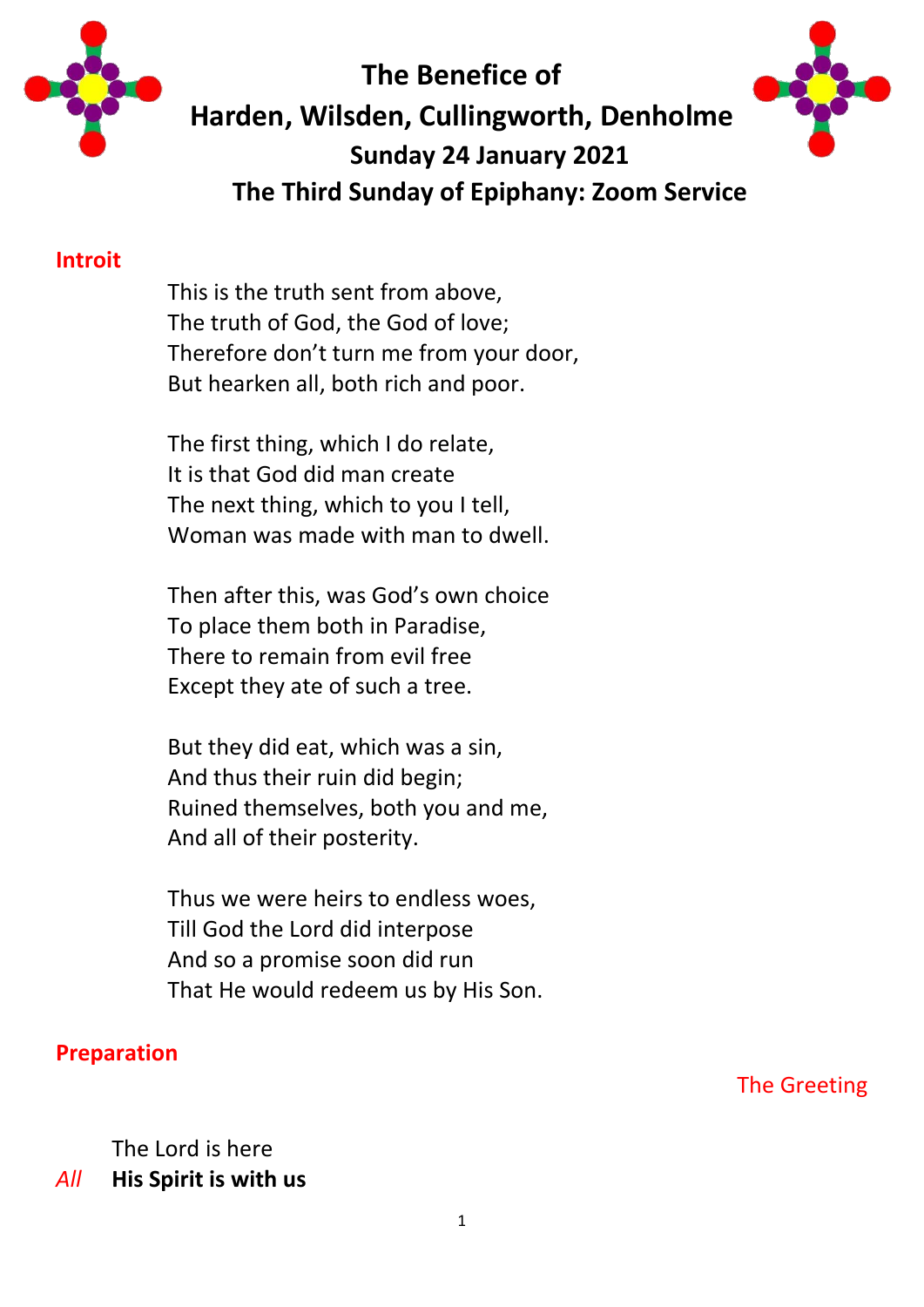*All* **Almighty God, our heavenly Father, we have sinned against you and against our neighbour in thought and word and deed, through negligence, through weakness, through our own deliberate fault. We are truly sorry and repent of all our sins. For the sake of your Son Jesus Christ, who died for us, forgive us all that is past and grant that we may serve you in newness of life to the glory of your name. Amen.**

#### **HYMN: 10 000 Reasons**

Prayers of Penitence

The grace of God has dawned upon the world Through our Saviour, Jesus Christ, Who sacrificed himself for us to purify a people as his own.

Confession

Let us confess our sins.

*All* **Father eternal, giver of light and grace We have sinned against you and against our neighbour In what we have thought, In what we have said and done, Through ignorance, through weakness, Through our own deliberate fault. We have wounded your love, And marred your image in us. We are sorry and ashamed, And repent of all our sins. For the sake of your Son, Jesus Christ, Who died for us, Forgive us all that is past; And lead us out from darkness To walk as children of light. Amen**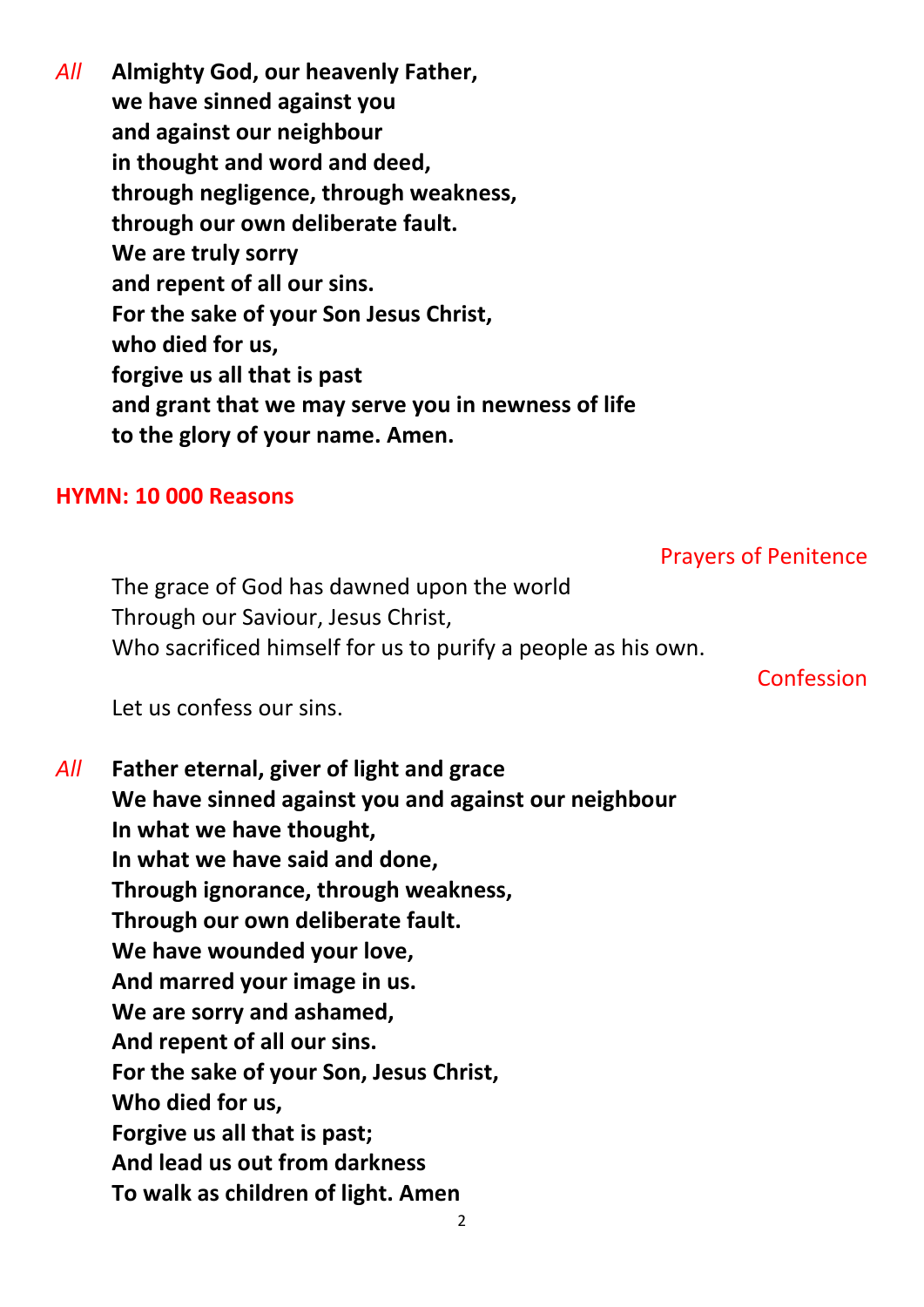The God of all healing and forgiveness Draw you to himself And cleanse you from all your sin That you may behold the glory of his Son, The Word made flesh, Jesus Christ our Lord. **Amen.**

The Gloria

*All* **Glory to God in the highest And peace to his people on earth. Lord God, heavenly King, Almighty God and Father; We worship you, we give you thanks, We praise you for your glory. Lord Jesus Christ, only Son of the Father, Lord God, Lamb of God, You take away the sin of the world Have mercy on us; You are seated at the right hand of the Father: Receive our prayer.**

> **For you alone are the Holy One, You alone are the Lord You alone are the Most High, Jesus Christ, With the Holy Spirit, In the glory of God the Father. Amen.**

Almighty God, Whose Son revealed in signs and miracles The wonder of your saving presence: Renew your people with your heavenly grace, And in all our weakness Sustain us by your mighty power; Through Jesus Christ your Son our Lord, Who is alive and reigns with you, In the unity of the Holy Spirit, One God, now and for ever. **Amen.**

The Collect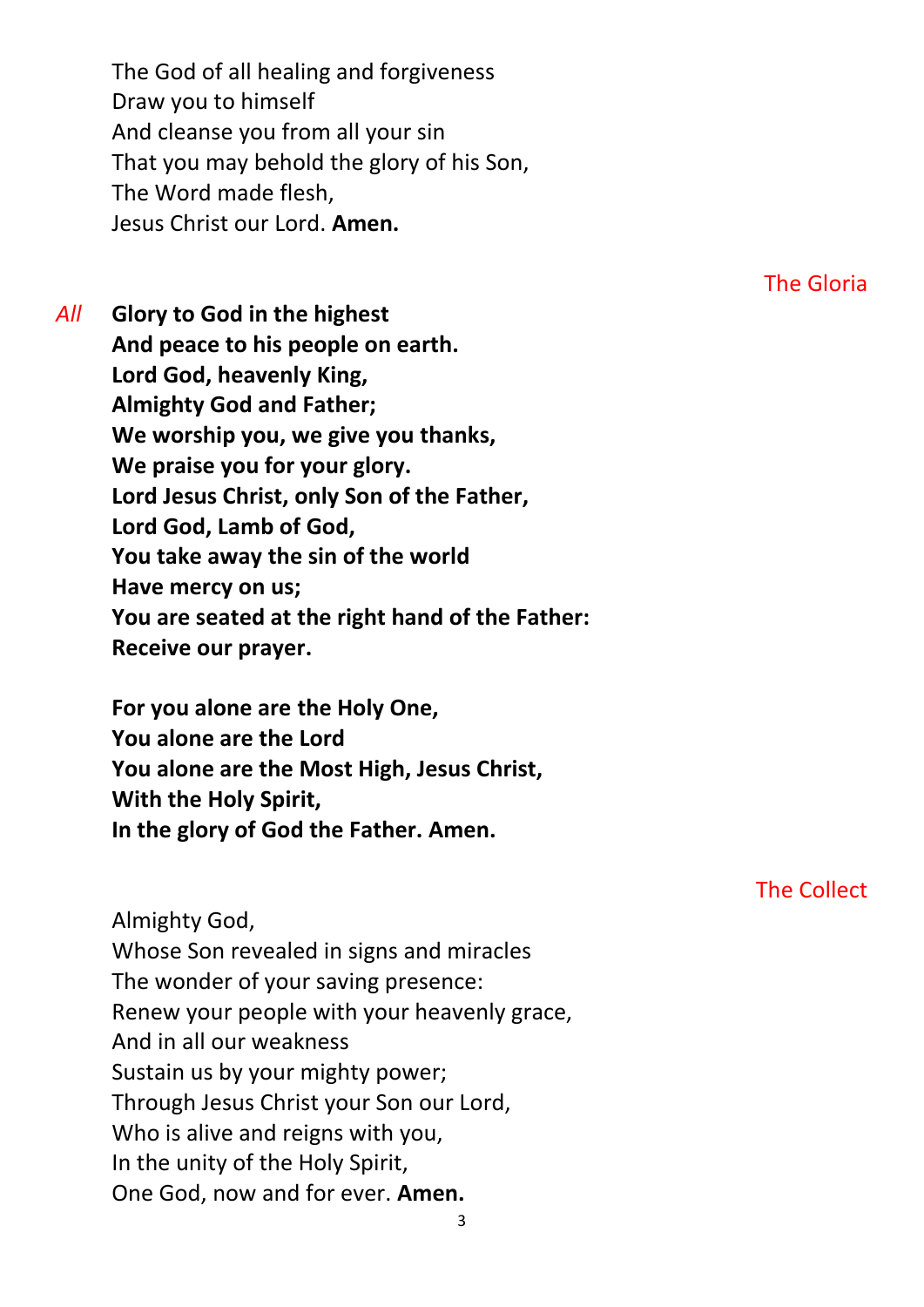## The First Reading: **Revelation 19:6-10**

Then I heard what seemed to be the voice of a great multitude, like the sound of many waters and like the sound of mighty thunder-peals, crying out, 'Hallelujah!

For the Lord our God

the Almighty reigns.

Let us rejoice and exult

and give him the glory,

for the marriage of the Lamb has come,

and his bride has made herself ready;

to her it has been granted to be clothed

with fine linen, bright and pure'—

for the fine linen is the righteous deeds of the saints.

And the angel said to me, 'Write this: Blessed are those who are invited to the marriage supper of the Lamb.' And he said to me, 'These are true words of God.' Then I fell down at his feet to worship him, but he said to me, 'You must not do that! I am a fellow-servant with you and your comrades who hold the testimony of Jesus. Worship God! For the testimony of Jesus is the spirit of prophecy.'

This is the word of the Lord **Thanks be to God for the gift of His word**

# **HYMN: O THOU WHO CAMEST FROM ABOVE**

#### The Second Reading: **John 2:1-11**

Hear the good news of our Lord Jesus Christ according to John

*All* **Glory to you, O Lord**

On the third day there was a wedding in Cana of Galilee, and the mother of Jesus was there. Jesus and his disciples had also been invited to the wedding. When the wine gave out, the mother of Jesus said to him, 'They have no wine.' And Jesus said to her, 'Woman, what concern is that to you and to me? My hour has not yet come.' His mother said to the servants, 'Do whatever he tells you.' Now standing there were six stone water-jars for the Jewish rites of purification, each holding twenty or thirty gallons. Jesus said to them, 'Fill the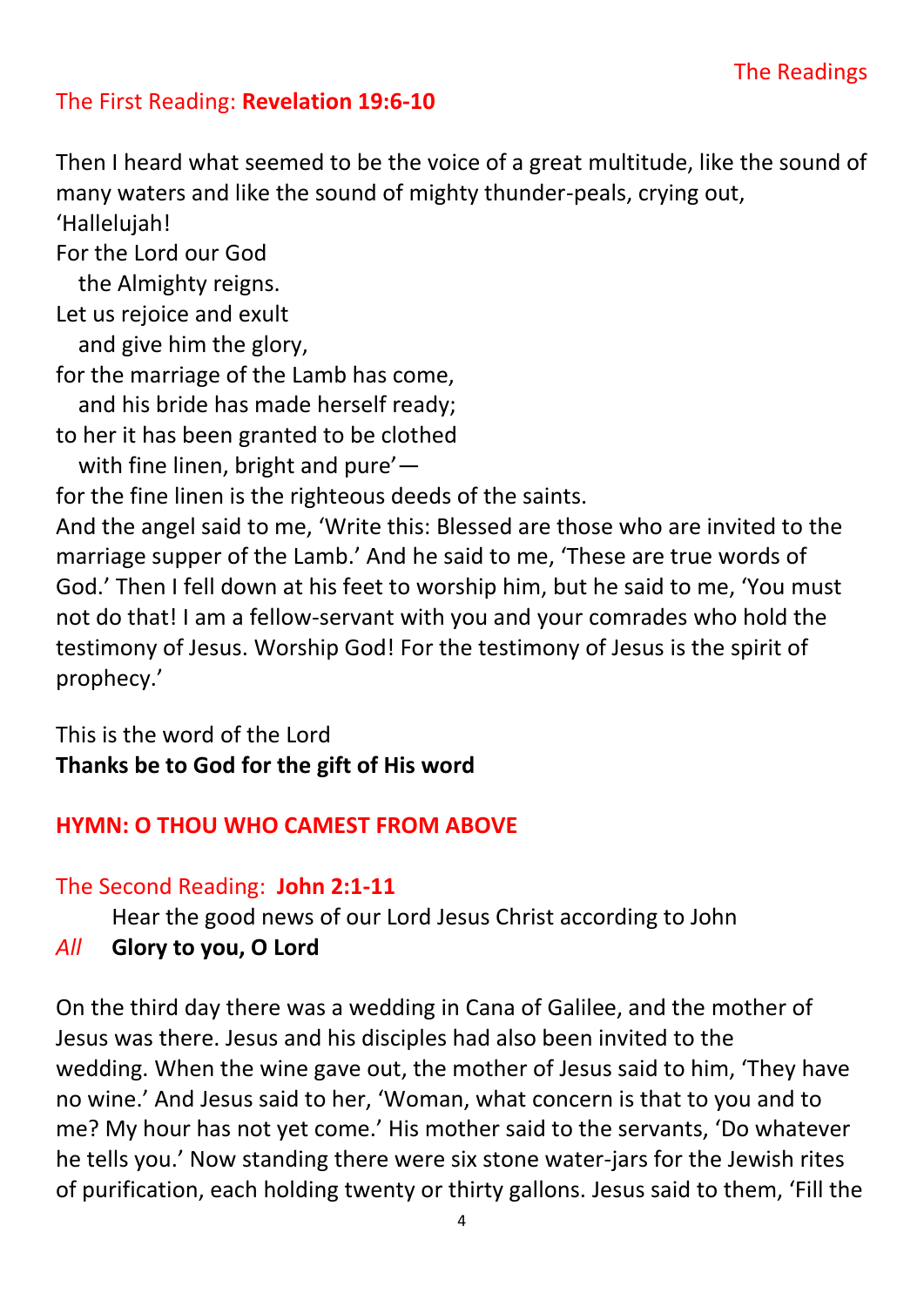jars with water.' And they filled them up to the brim. He said to them, 'Now draw some out, and take it to the chief steward.' So they took it. When the steward tasted the water that had become wine, and did not know where it came from (though the servants who had drawn the water knew), the steward called the bridegroom and said to him, 'Everyone serves the good wine first, and then the inferior wine after the guests have become drunk. But you have kept the good wine until now.' Jesus did this, the first of his signs, in Cana of Galilee, and revealed his glory; and his disciples believed in him.

The is the Gospel of the Lord

# *All* **Praise to you, O Christ**

## **Sermon**

Affirmation of Faith

Let us affirm our faith in Jesus Christ the Son of God.

*All* **Though he was divine, He did not cling to equality with God, But made himself nothing. Taking the form of a slave, He was born in human likeness. He humbled himself And was obedient to death, Even the death of the cross. Therefore God has raised him on high, And given him the name above every name: That at the name of Jesus Every knee should bow, And every voice proclaim that Jesus Christ is Lord, To the glory of God the Father. Amen.**

Prayers of Intercession

Lord in your mercy: **Hear our Prayer**

#### The Peace

Our Saviour Christ is the Prince of Peace.

Of the increase of his government and of peace there shall be no end. The Peace of the Lord be always with you.

*All* **And also with you.**

5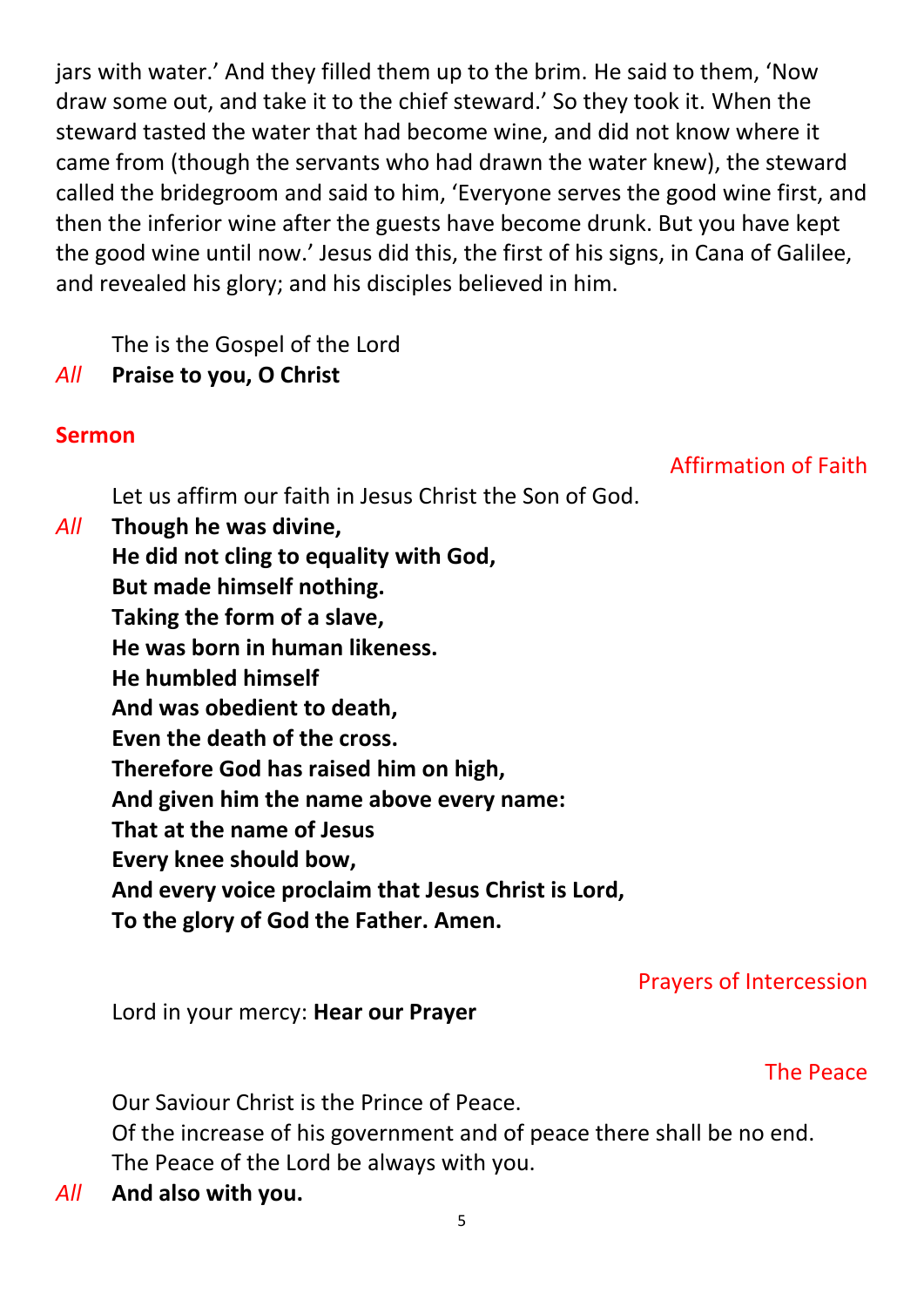# **Eucharistic Prayer A**

The Lord is here

- *All* **His Spirit is with us.** Lift up your hearts.
- *All* **We lift them to the Lord.** Let us give thanks to the Lord our God.
- *All* **It is right to give thanks and praise.**

6 All honour and praise be yours always and everywhere, mighty creator, ever-living God, through Jesus Christ your only Son our Lord: for at this time we celebrate your glory made present in our midst. In the coming of the magi the King of all the world was revealed to the nations. In the waters of baptism Jesus was revealed as the Christ, the Saviour sent to redeem us. In the water made wine the new creation was revealed at the wedding feast. Poverty was turned to riches, sorrow into joy. Therefore with all the angels of heaven we lift our voices to proclaim the glory of your name and raise our joyful hymn of praise: *All* **Holy, holy, holy Lord, God of power and might, heaven and earth are full of your glory. Hosanna in the highest. Blessed is he who comes in the name of the Lord. Hosanna in the highest.** Accept our praises, heavenly Father, through your Son our Saviour Jesus Christ, and as we follow his example and obey his command, grant that by the power of your Holy Spirit these gifts of bread and wine may be to us his body and his blood;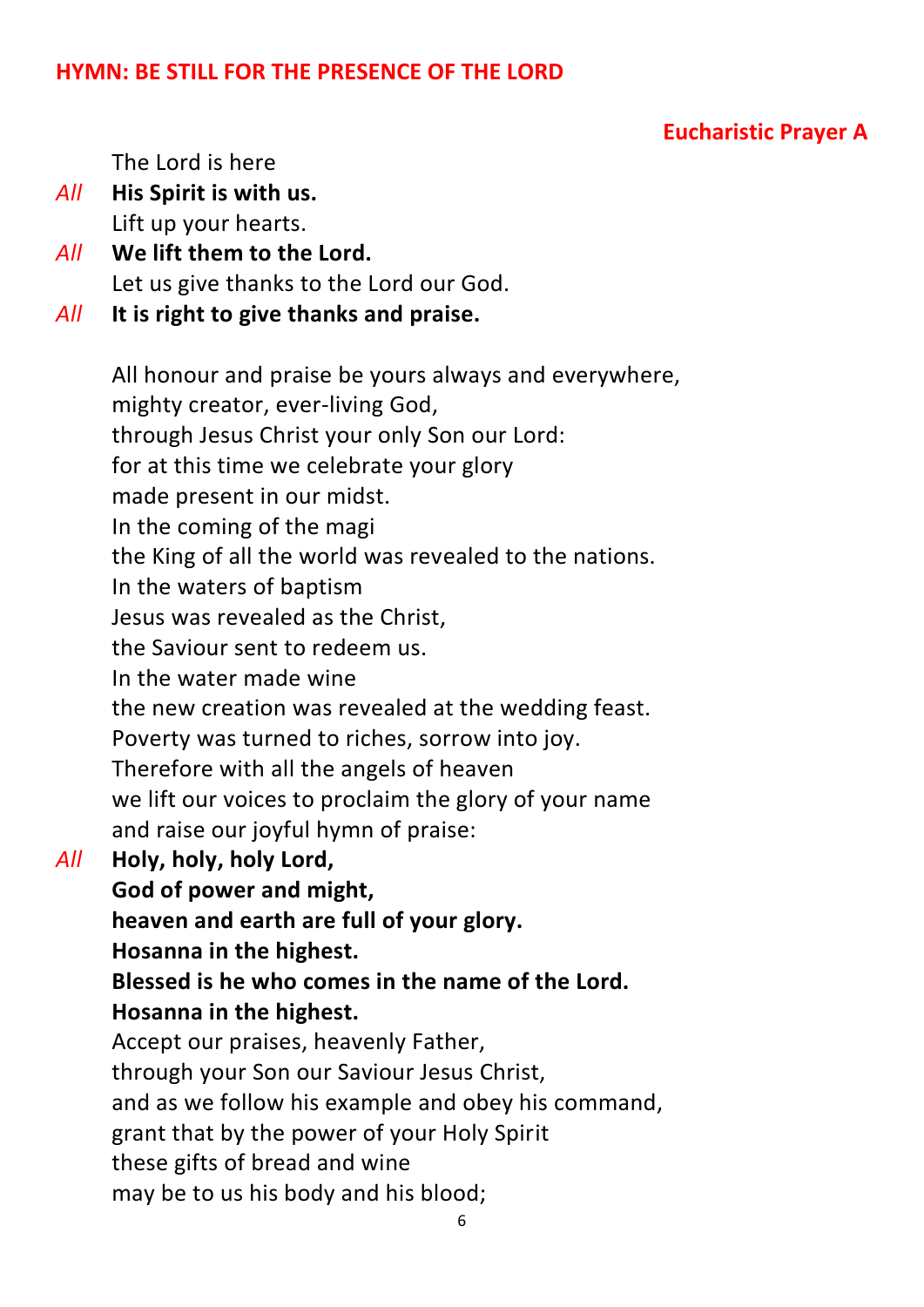who, in the same night that he was betrayed, took bread and gave you thanks; he broke it and gave it to his disciples, saying: Take, eat; this is my body which is given for you; do this in remembrance of me.

- *All* **To you be glory and praise for ever.** In the same way, after supper he took the cup and gave you thanks; he gave it to them, saying: Drink this, all of you; this is my blood of the new covenant, which is shed for you and for many for the forgiveness of sins. Do this, as often as you drink it, in remembrance of me.
- *All* **To you be glory and praise for ever.** Therefore, heavenly Father, we remember his offering of himself made once for all upon the cross; we proclaim his mighty resurrection and glorious ascension; we look for the coming of your kingdom, and with this bread and this cup we make the memorial of Christ your Son our Lord. Christ is the bread of life:
- *All* **When we eat this bread and drink this cup, we proclaim your death, Lord Jesus, until you come in glory.** Accept through him, our great high priest, this our sacrifice of thanks and praise, and as we eat and drink these holy gifts in the presence of your divine majesty, renew us by your Spirit, inspire us with your love and unite us in the body of your Son, Jesus Christ our Lord.
- *All* **To you be glory and praise for ever.** Through him, and with him, and in him, in the unity of the Holy Spirit, with all who stand before you in earth and heaven, we worship you, Father almighty, in songs of everlasting praise:
- *All* **Blessing and honour and glory and power be yours for ever and ever. Amen.**